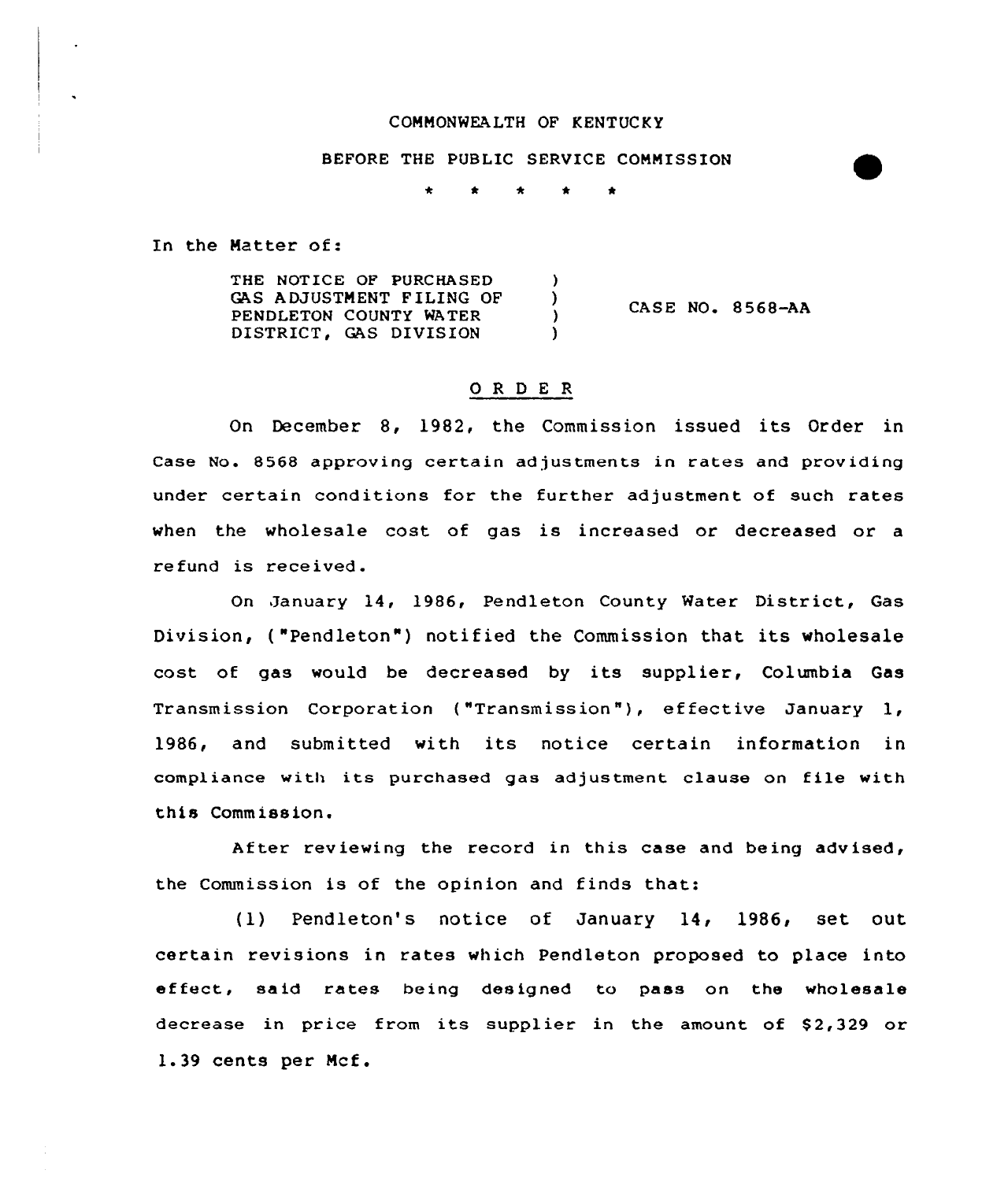(2) Transmission filed with the Federal Energy Regulatory commission ( "FERc"} an application for decreased rates to be ef fective January 1, 1986.

المناصب المسامين

(3) Pendleton should report to this Commission any excess revenues collected from January 1, 1986, to the date the proposed rates are implemented, along with a plan to refund excess revenues to its customers.

(4) Pendleton's adjustment in rates under the purchased gas adjustment provisions approved by the Commission in its order in Case No. 8568 dated December 8, 1982, is fair, just and reasonable and in the public interest and should be effective with gas supplied on and af ter January l, 1986.

(5) Pendleton should submit copies of each gas purchase contract and all other agreements, options or similar such documents, and all amendments and modif ications thereof related to the procurement of gas supply. Any changes in the documents, including price escalations or any new agreements entered into after the initial submission, should be submitted at the time they are entered into. Where gas is purchased from utility-owned or controlled sources, or the contract contains a price escalation clause, those facts should be noted and Pendleton should explain and justify them in writing.

IT IS THEREFORE ORDERED that:

(1) The rates in the Appendix to this Order be and they hereby are authorized effective with gas supplied on and after January 1, 1986.

 $-2-$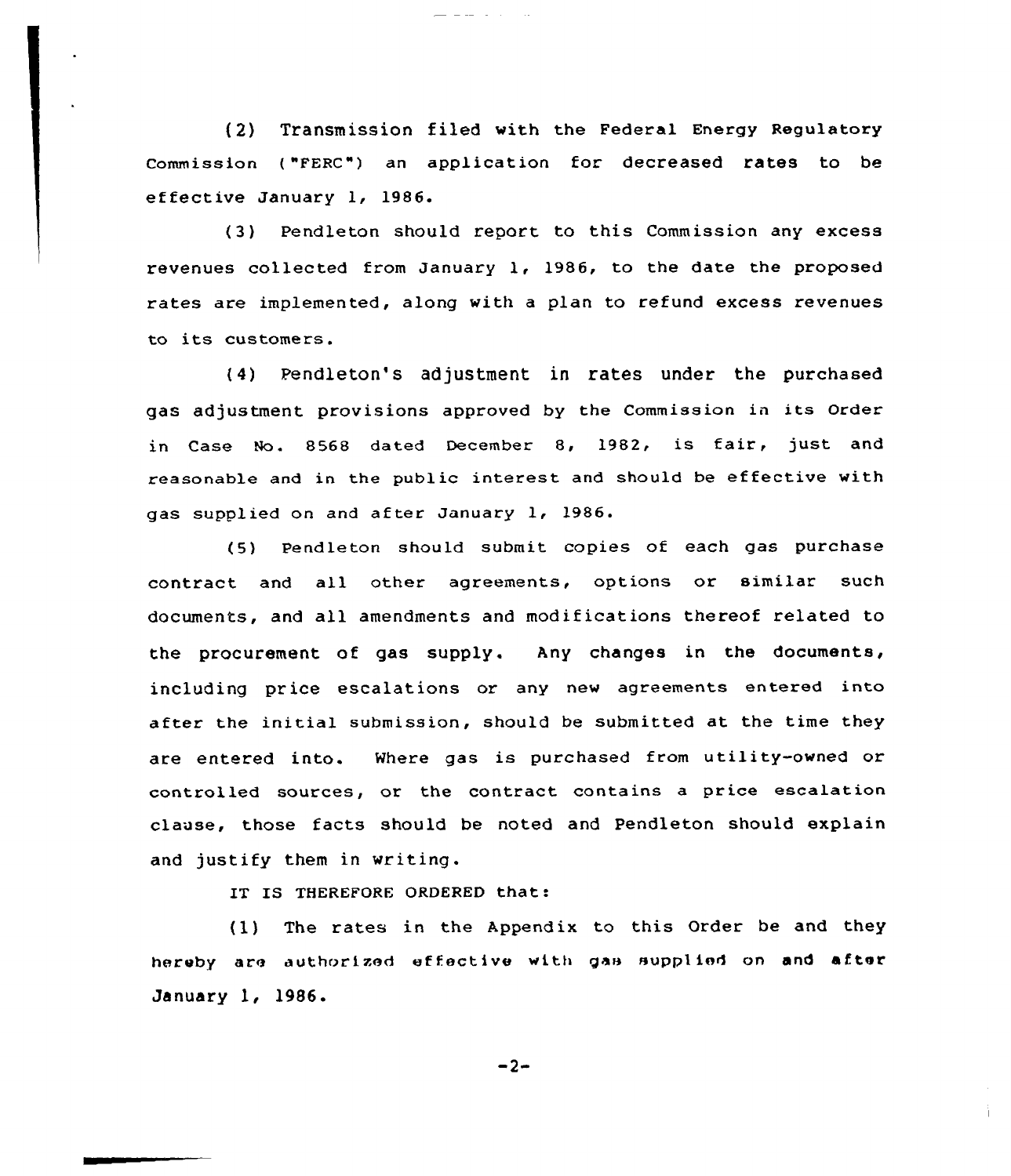(2) Within 30 days of the date of this Order Pendleton shall file with this Commission its revised tariffs setting out the rates authorized herein.

(3) Within 30 days of the date of this Order Pendleton shall file with this Commission excess revenues collected along with a refund plan.

(4) within <sup>20</sup> days of the date of this Order Pendleton shall supply the contract information requested herein and comply with all provisions of that request.

Done at Frankfort, Kentucky this 22rd day of January, 1986.

PUBLIC SERVICE COMMISSION

Chairman Vice Chairman

Eornissione

ATTEST:

**Secretary**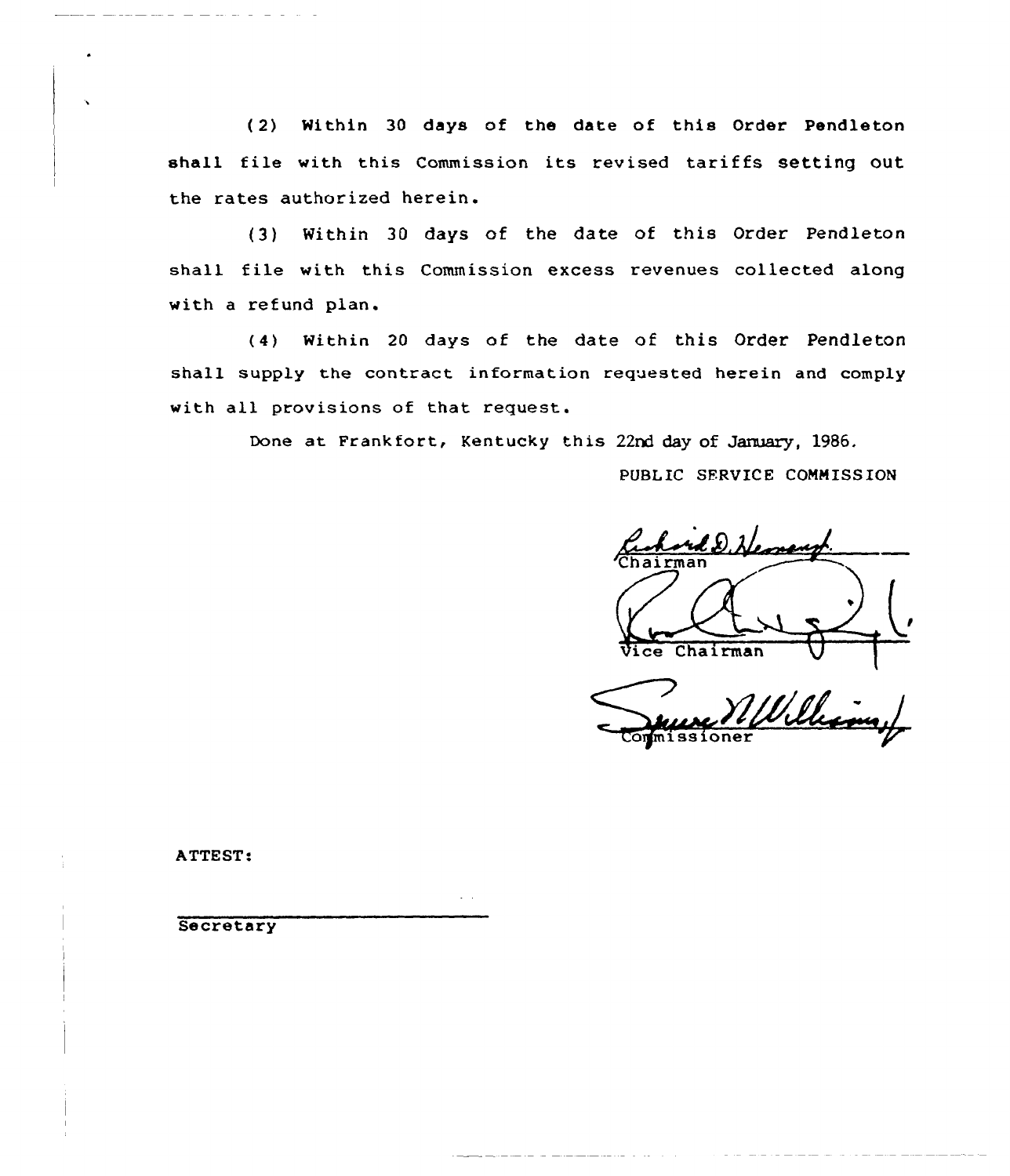### APPENDIX

# APPENDIX TO AN ORDER OF THE PUBLIC SERVICE COMMISSION IN CASE NO. 8568-AA DATED 1/22/86

The following rates are prescribed for the customers served by Pendleton County Water District, Gas Division. All other rates and charges not specifically mentioned herein shall remain the same as those in effect under authority of the Commission prior to the effective date of this Order.

#### RATES: MONTHLy

#### RATES PER UNIT

Residential:

×

 $\Lambda$ 

| $0 - 1$ Mcf (Minimum Charge) | SS.89              | Per Month |
|------------------------------|--------------------|-----------|
| $1 - 2$ Mcf                  | \$5.52893 Per Mcf  |           |
| $2 - 6$ Mcf                  | \$5.50363 Per Mcf  |           |
| Over 6 Mcf                   | $$5.49863$ Per Mcf |           |

Commercial:

|  |               | 0 - 1 Mcf (Minimum Charge) | \$6.44 Per Month   |  |
|--|---------------|----------------------------|--------------------|--|
|  | $1 - 20$ Mcf  |                            | \$5.49863 Per Mcf  |  |
|  | $20 - 30$ Mcf |                            | \$5.49363 Per Mcf  |  |
|  | $30 - 40$ Mcf |                            | $$5.48863$ Per Mcf |  |
|  | $40 - 50$ Mcf |                            | \$5.48363 Per Mcf  |  |
|  | Over 50 Mcf   |                            | \$5.47863 Per Mcf  |  |

Small Industrial:

All Mcf  $\begin{array}{cc} 84.7473 & Per Mcf \end{array}$ 

Special Contracts:

|  | Firm Gas Service:               |  |                 |  |
|--|---------------------------------|--|-----------------|--|
|  | MAGO Construction Company, Inc. |  | \$4.491 Per Mcf |  |